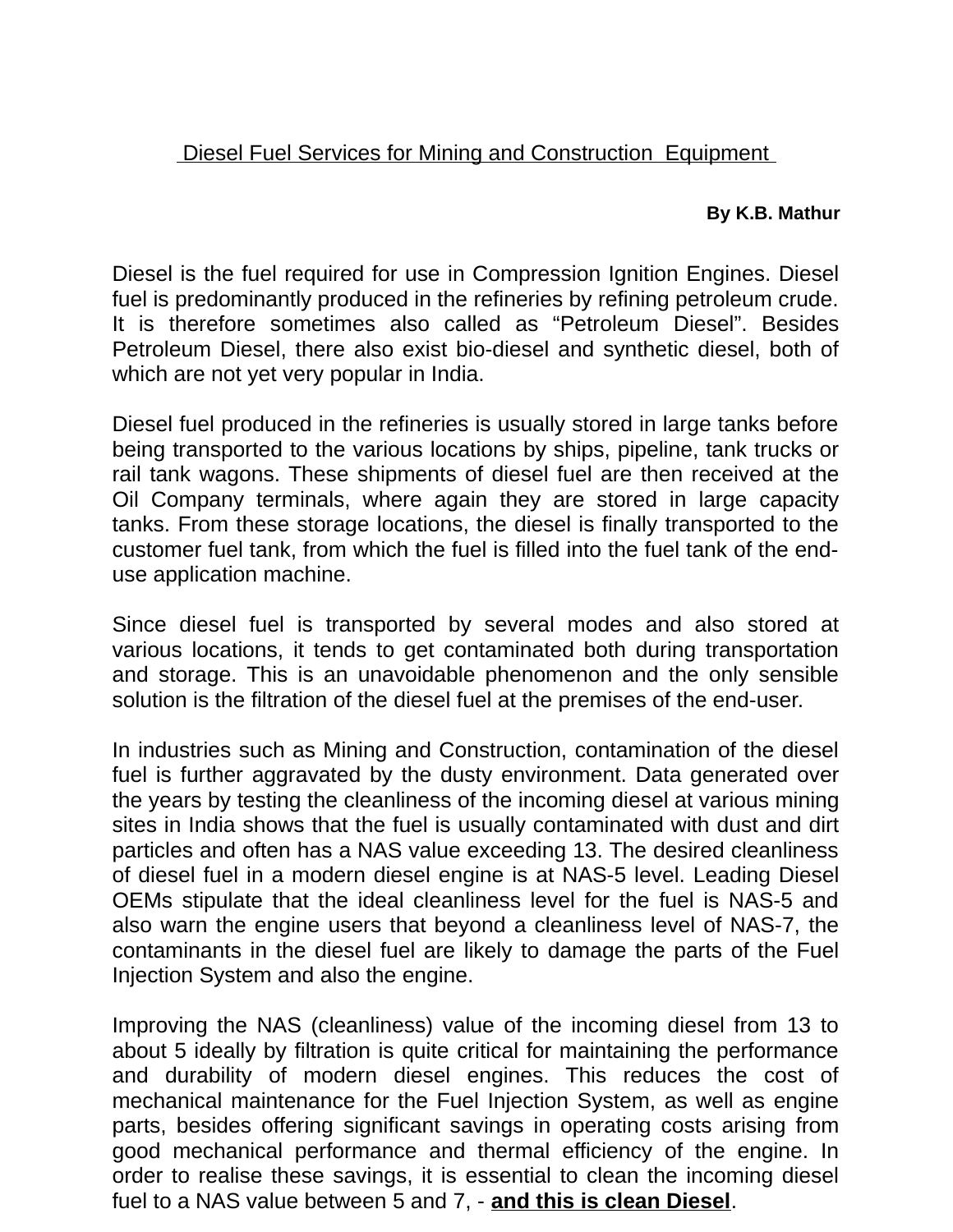Today Indian refineries predominantly produce diesel fuel to meet the requirement of Euro IV (Bharat Stage IV), which is 50 ppm Sulfur max. Still a small part of the country is on the Euro III (Bharat Stage III) regime with 350 ppm Sulfur max. The Government of India announced on January 6, 2016 that the entire country will be on Euro IV (Bharat Stage IV) by April 1, 2017. Also, by an announcement made by the Minister of Surface Transport on January 6, 2016 and further notified by the Government of India in Gazette Notification dated February 22, 2016, it has been decided to skip Euro V altogether and migrate to Euro VI (Bharat Stage VI) with 10 ppm Sulfur Max by April 1, 2020.



| $NOx$ (gms/kWhr) | PM (gms/kWhr) |
|------------------|---------------|
| 8.0              | 0.36          |
| 7.0              | 0.15          |
| 5.0              | 0.10          |
| 3.5              | 0.02          |
| 2.0              | 0.02          |
| 0.4              | 0.01          |
|                  |               |

**ZOOMOL**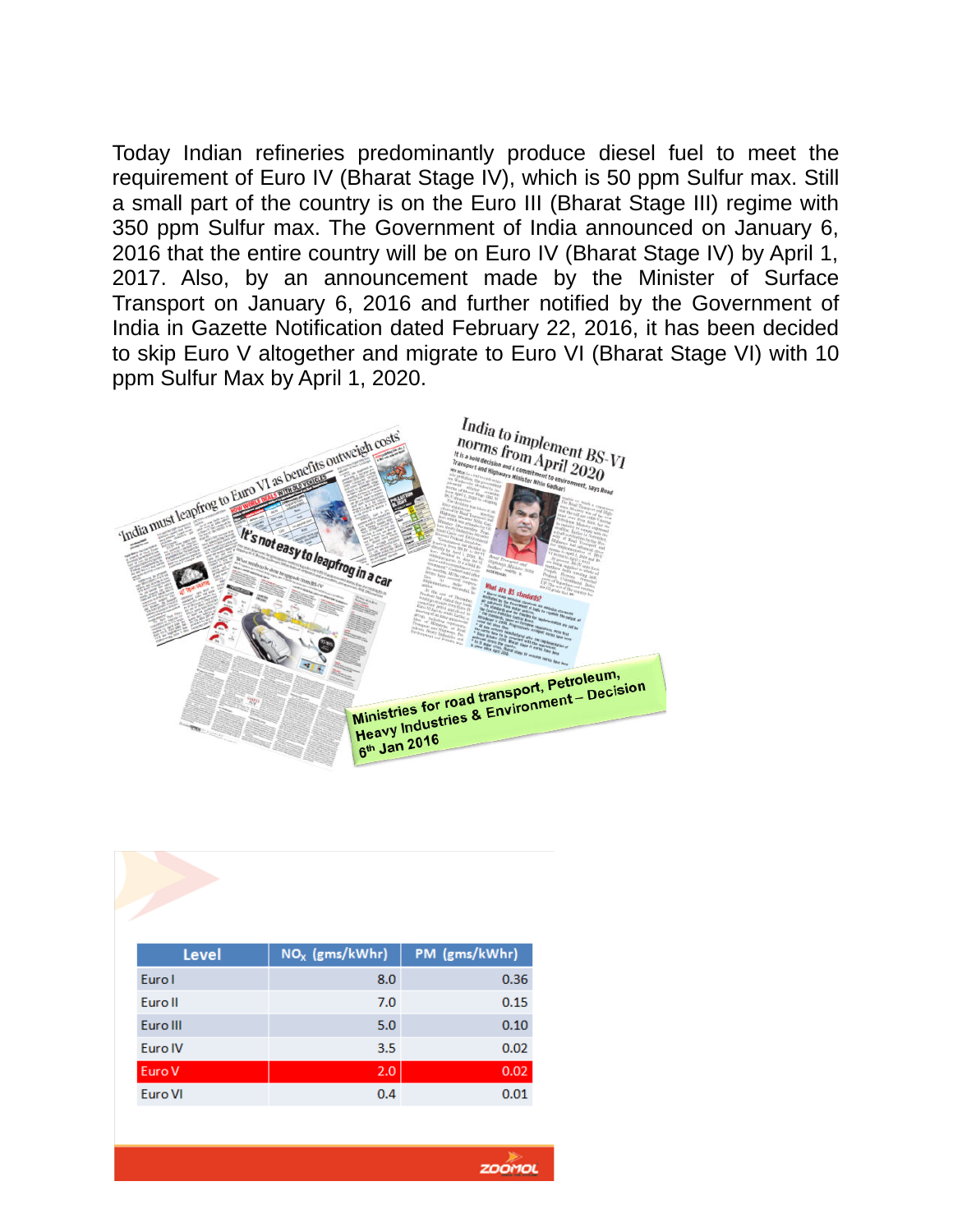

It is the Sulfur content in diesel fuel that provides its inherent lubricity which is required to keep the wear of the intricate internal parts of the Fuel Injection system under check. With the drastic reduction of Sulfur in diesel fuel caused by the progressive legislation on engine exhaust emissions which have the control of Particulate Matter as the main objective, the lubricity of the diesel fuel also tends to reduce. This progressive reduction of Fuel Sulfur, although is highly beneficial for the control of Diesel Particulate Matter such as RSPM (Respirable Suspended Particulate Matter), unfortunately tends to severely affect the wear of the Fuel Injection System and the engine. Thus the need for supplementing the lubricity properties of the Diesel fuel by doping it with a Lubricity Improver additive becomes quite important.

The other major issue is Cetane Number. We are now almost completely on Euro IV (Bharat Stage IV) and the Indian refineries are now producing Euro IV (Bharat Stage IV) quality diesel fuel with a Cetane Number of 51 Min, which roughly corresponds to a Cetane Index of 46. The same Cetane Number will be maintained when India migrates to Euro VI on April 1, 2020. Although a Cetane No of 51 is quite consistent with the Compression